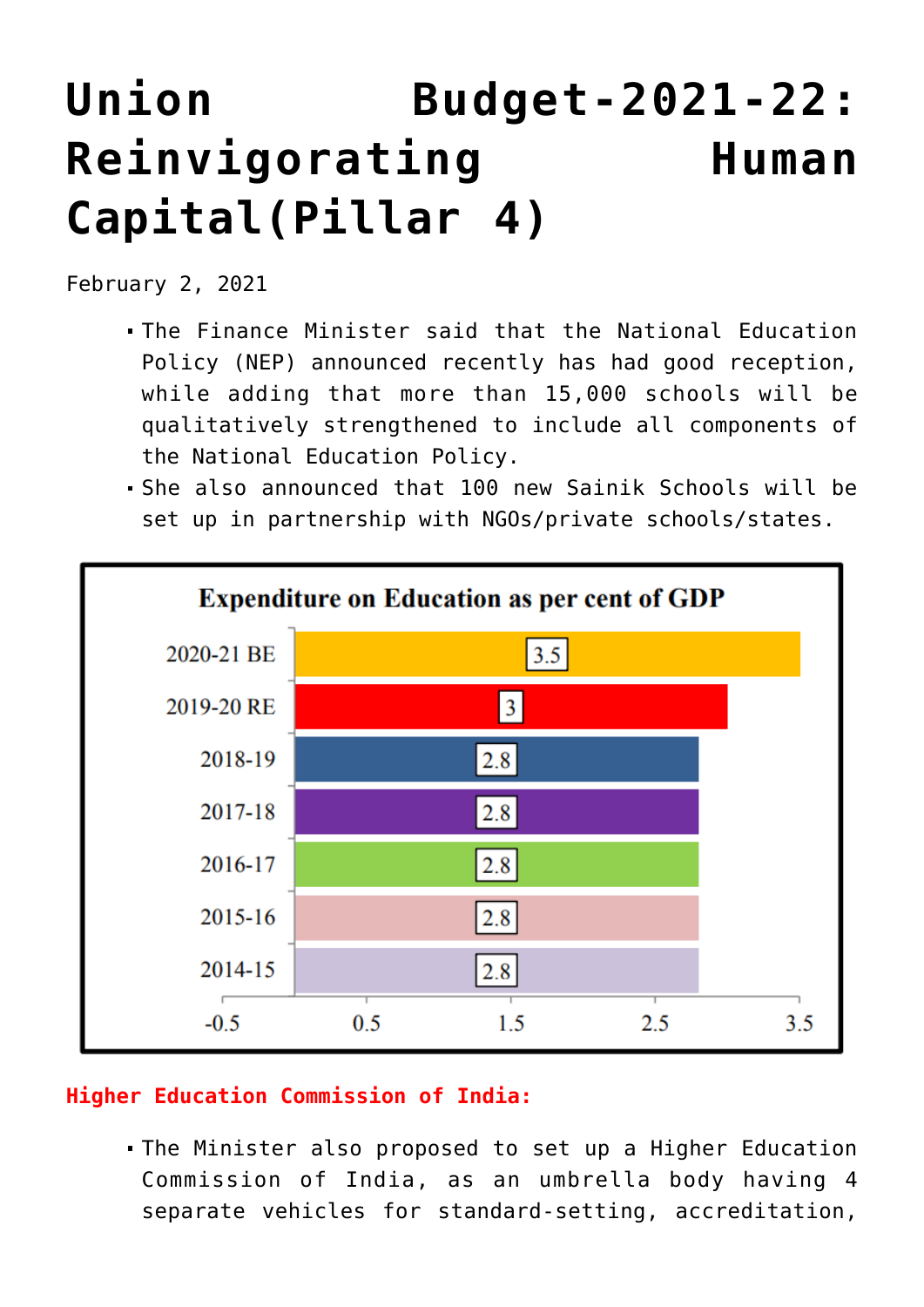regulation, and funding.



- Creation of formal umbrella structure to cover all Govt. colleges, universities, research institutions in a city for greater synergy
- For accessible higher education in Ladakh, the Government proposed to set up a Central University in Leh.

## **Scheduled Castes and Scheduled Tribes Welfare:**

- Government has set a target of establishing 750 Eklavya model residential schools in tribal areas with an increase in unit cost of each such school from Rs. 20 crore to Rs. 38 crore, and for hilly and difficult areas, to Rs. 48 crore.
- Similarly, under the revamped Post Matric Scholarship Scheme for the welfare of Scheduled Castes, the Central Assistance was enhanced and allocated Rs. 35,219 crore for 6 years till 2025-2026, to benefit 4 crore SC students.

## **Skilling:**